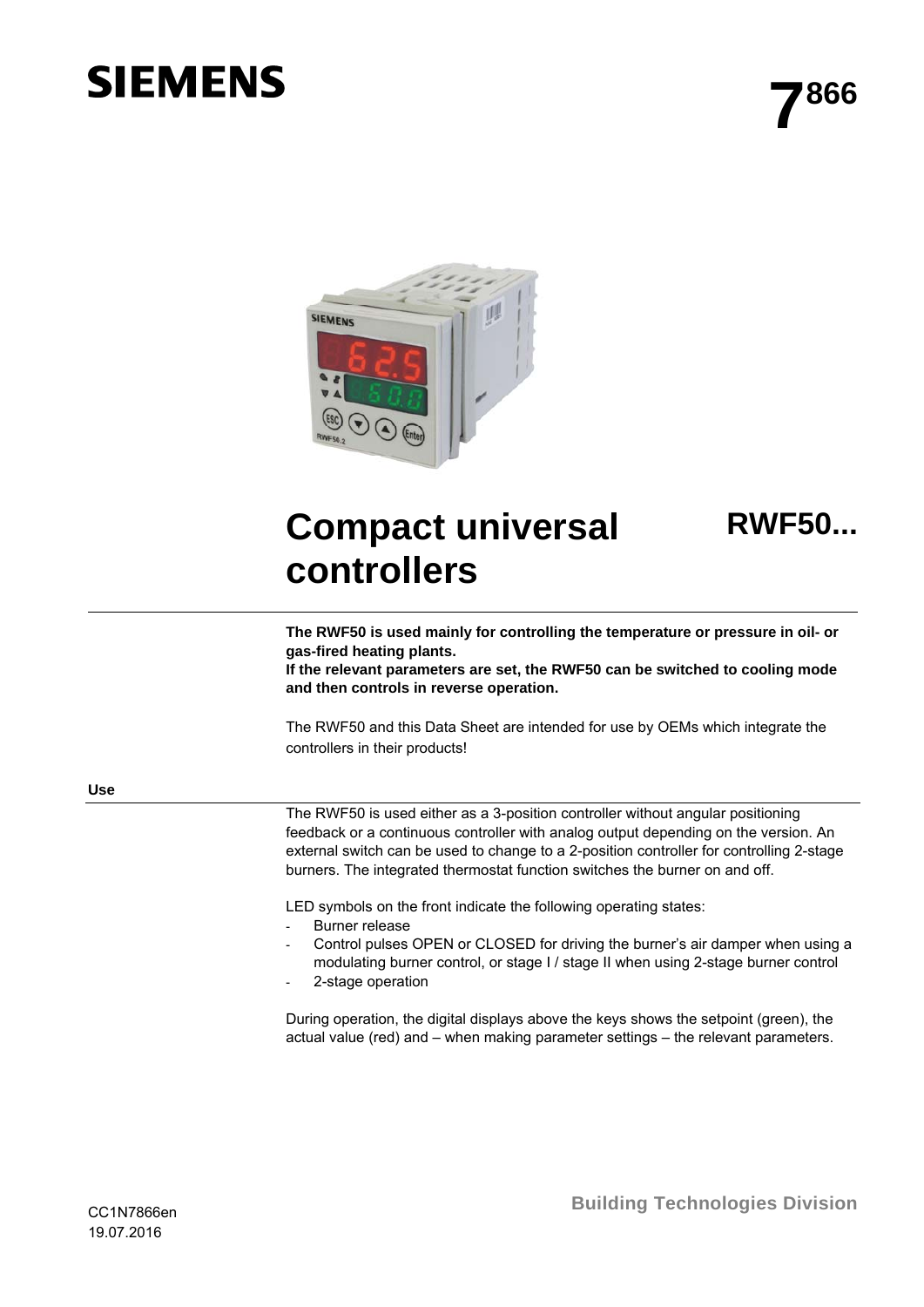| User Manual RWF50 ………………………………………………………………………………U7866 |  |
|-------------------------------------------------------|--|
|                                                       |  |

#### **Warning notes**



**To avoid injury to persons, damage to property or the environment, the following warning notes must be observed!** 

#### **Do not open, interfere with or modify the unit!**

- All activities (mounting, installation and service work, etc.) must be performed by qualified staff
- Before making any wiring changes in the connection area, completely isolate the plant from mains supply (all-polar disconnection). Ensure that the plant cannot be inadvertently switched on again and that it is indeed dead. If not observed, there is a risk of electric shock hazard
- Ensure protection against electric shock hazard by providing adequate protection for the connection terminals
- When selecting the cable material, during installation and when creating the electrical connections, observe the regulations of VDE 0100 *Erection of power installations with rated voltages below AC 1000 V* and the relevant national regulations
- Disconnect the device from the mains supply if there is a risk of touching live parts while work is carried out
- Each time work has been carried out (mounting, installation, service work, etc.), check to ensure that wiring is in an orderly state
- Fall or shock can adversely affect the safety functions. Such units must not be put into operation, even if they do not exhibit any damage.



### **Caution!**

**The safety, warning and technical notes given in the User Manual on the RWF50 (U7866) apply fully to the present document also!**

### **Mounting notes**

Ensure that the relevant national safety regulations are complied with.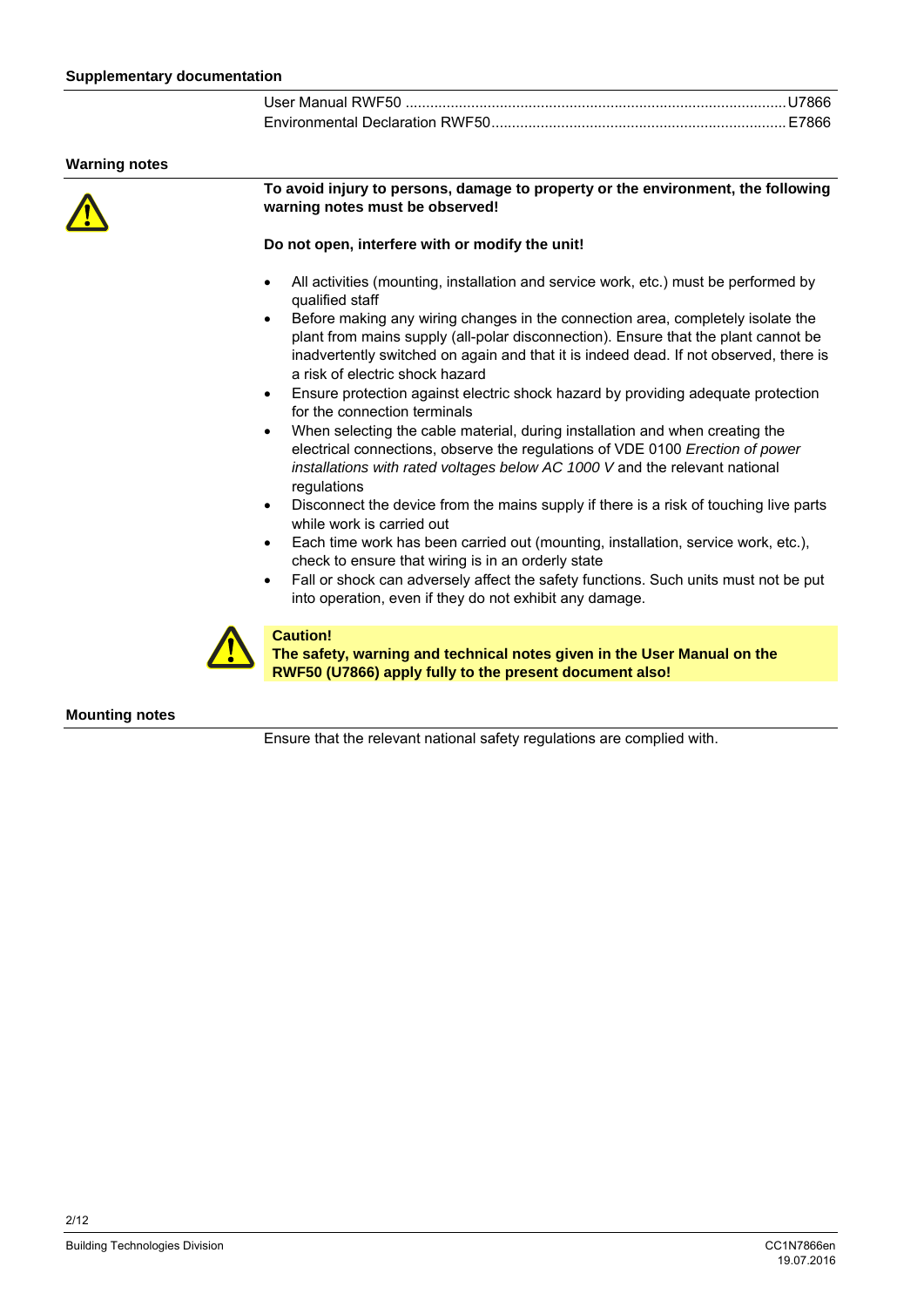### **Applied directives:**  CE

• Low-voltage directive 2014/35/EC

Electromagnetic compatibility 2014/30/EC

Compliance with the regulations of the applied directives is verified by the adherence to the following standards / regulations:

- Automatic electrical controls for household and similar use Part 1: General requirements DIN EN 60730-1
- Automatic electrical controls for household and similar use Part 2-9: Particular requirements for temperature sensing controls DIN EN 60730-2-9
- Electrical equipment for measurement, control and laboratory use - EMC requirements Part 1: General requirements DIN EN 61326-1

**The relevant valid edition of the standards can be found in the declaration of conformity!** 



EAC Conformity mark (Eurasian Conformity mark)



ISO 9001:2008 ISO 14001:2004 OHSAS 18001:2007





China RoHS Hazardous substances table: http://www.siemens.com/download?A6V10883536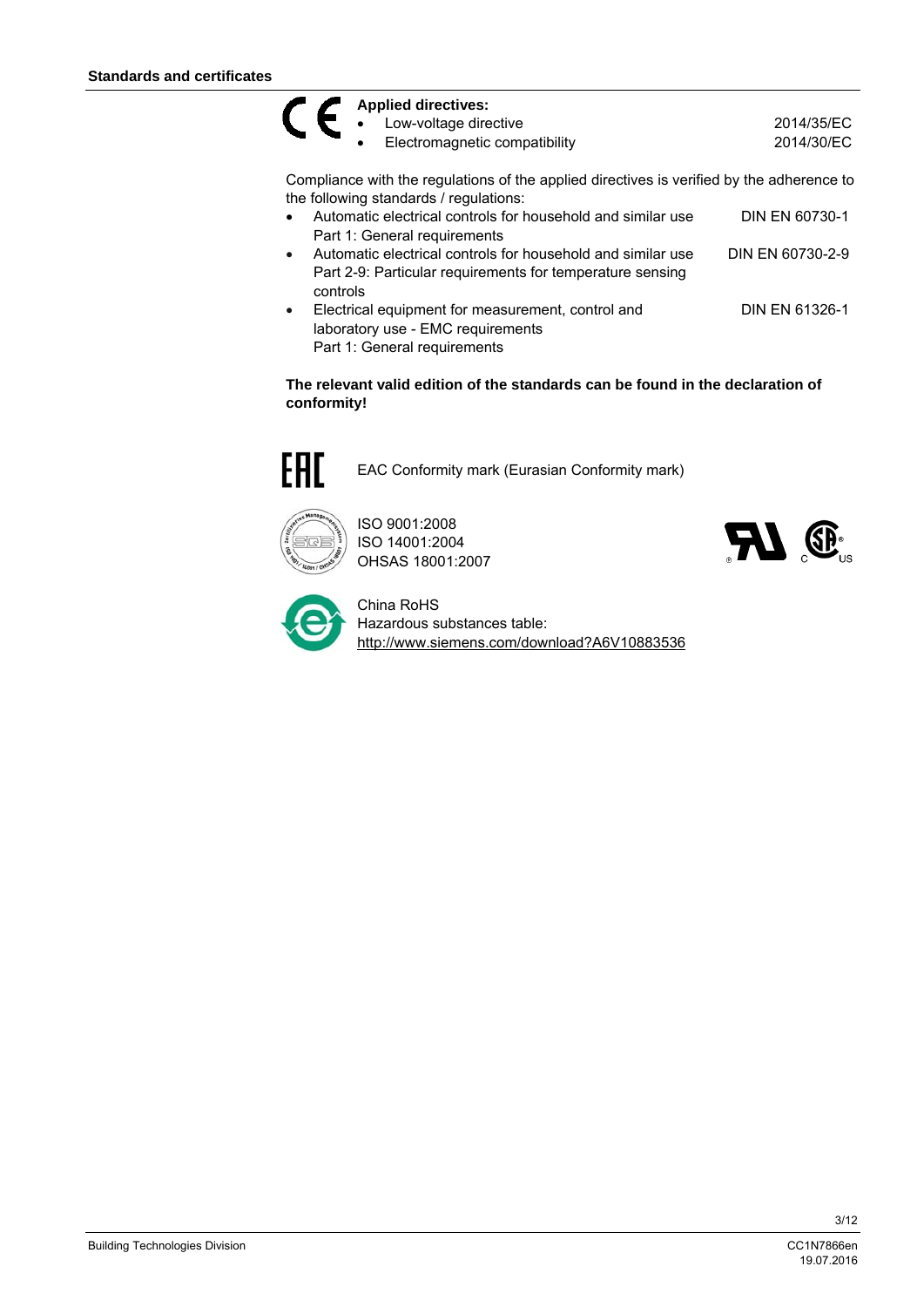|                       | For service purposes, the controller can be removed from its housing. This can<br>$\bullet$<br>however lead to damage of the housing<br>The electrical connections are made via the fixing terminals on the rear of the<br>$\bullet$ |                                        |
|-----------------------|--------------------------------------------------------------------------------------------------------------------------------------------------------------------------------------------------------------------------------------|----------------------------------------|
|                       | housing                                                                                                                                                                                                                              |                                        |
| <b>Disposal notes</b> |                                                                                                                                                                                                                                      |                                        |
|                       | The unit contains electrical and electronic components and must not be disposed of                                                                                                                                                   |                                        |
|                       | together with domestic waste.                                                                                                                                                                                                        |                                        |
|                       | Local and currently valid legislation must be observed.                                                                                                                                                                              |                                        |
| Type summary          |                                                                                                                                                                                                                                      |                                        |
|                       | <b>Compact universal controller</b>                                                                                                                                                                                                  | <b>RWF50,20A9</b>                      |
|                       | Basic version                                                                                                                                                                                                                        |                                        |
|                       | 3-position output                                                                                                                                                                                                                    |                                        |
|                       | Housing                                                                                                                                                                                                                              |                                        |
|                       | Fixing frame and seal                                                                                                                                                                                                                |                                        |
|                       | User Manual                                                                                                                                                                                                                          |                                        |
|                       | Single pack                                                                                                                                                                                                                          |                                        |
|                       | <b>Compact universal controller</b>                                                                                                                                                                                                  | <b>RWF50.30A9</b>                      |
|                       | <b>Basic version</b>                                                                                                                                                                                                                 |                                        |
|                       | Analog output                                                                                                                                                                                                                        |                                        |
|                       | Housing                                                                                                                                                                                                                              |                                        |
|                       | Fixing frame and seal                                                                                                                                                                                                                |                                        |
|                       | <b>User Manual</b>                                                                                                                                                                                                                   |                                        |
|                       | Single pack                                                                                                                                                                                                                          |                                        |
|                       | Packaging variants (30 pieces, without User Manual)                                                                                                                                                                                  | <b>RWF50.21A9</b><br><b>RWF50.31A9</b> |
|                       | <b>PC</b> software                                                                                                                                                                                                                   | <b>ACS411</b>                          |
|                       |                                                                                                                                                                                                                                      |                                        |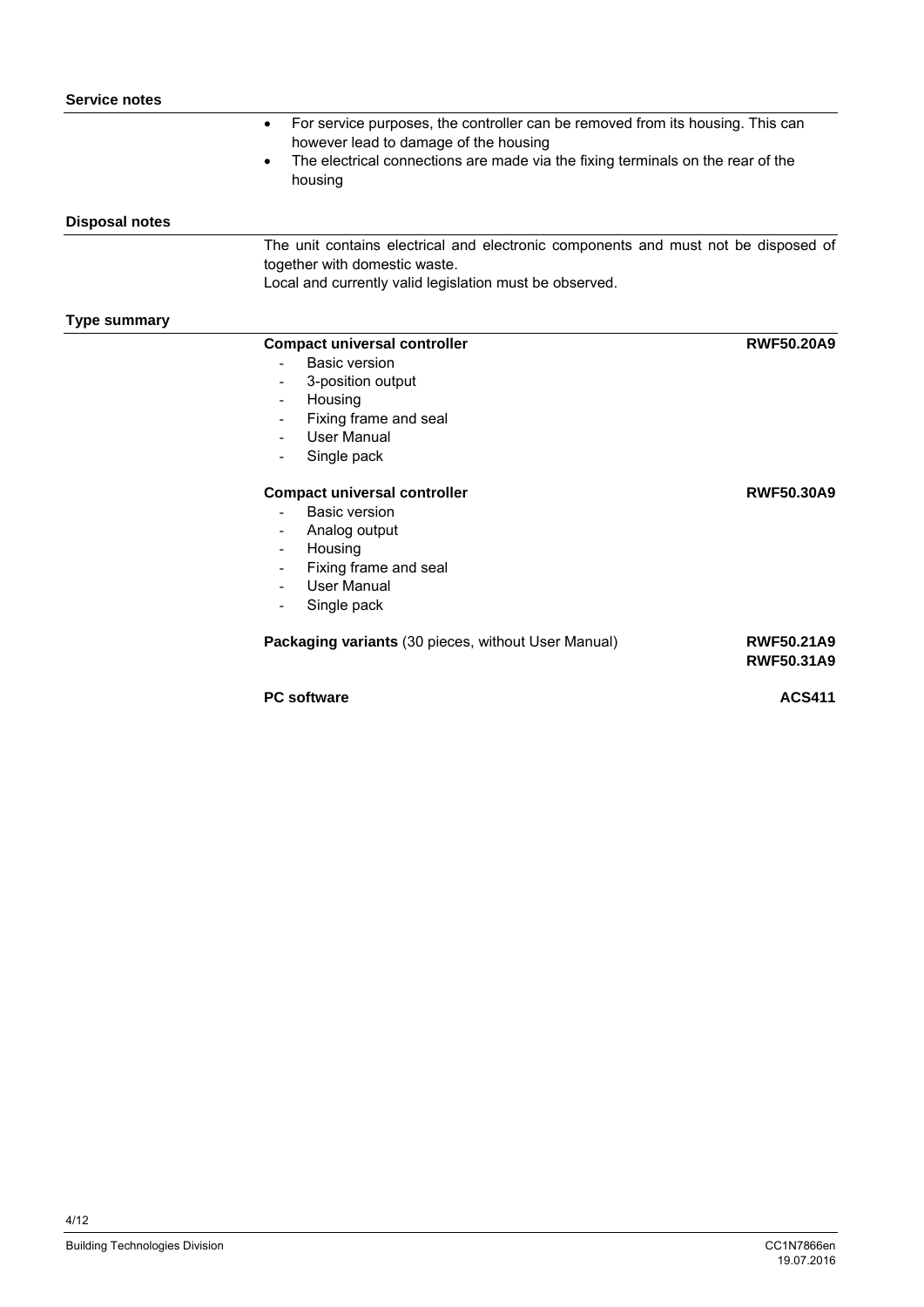### **Technical Data**

**Inputs**  Resistance thermometers

| Type                 | <b>Measuring</b><br>range     | <b>Measuring</b><br>accuracy <sup>a</sup> | Impact of<br>ambient<br>temperature |
|----------------------|-------------------------------|-------------------------------------------|-------------------------------------|
| Pt100; DIN EN 60751  | $-200850 °C$<br>(-3281562 °F) | ≤0.1%                                     | 50 ppm/K                            |
| Pt1000; DIN EN 60751 | $-200850 °C$<br>(-3281562 °F) | $≤0.1%$                                   | 50 ppm/K                            |
| <b>LG-Ni1000</b>     | $-50+160$ °C<br>(-58…320 °F)  | $≤0.1%$                                   | 50 ppm/K                            |
| $0135 \Omega$        |                               | ≤0.25%                                    | 50 ppm/K                            |

a Accuracies relate to the maximum measuring range.

| Line resistance | Max. 30 $\Omega$ per line with 3-wire circuit |
|-----------------|-----------------------------------------------|
| Line balancing  | Not required with 3-wire circuits.            |
|                 | With 2-wire circuits, line balancing can be.  |
|                 | performed by making an actual value           |
|                 | correction                                    |

### Input signals

| <b>Measuring range</b>             | <b>Measuring</b>      | Impact of ambient |
|------------------------------------|-----------------------|-------------------|
|                                    | accuracy <sup>a</sup> | temperature       |
| Voltage DC 010 V                   | $\leq$ 0.1%           | 100 ppm/ $K$      |
| Input resistance RE > 2 M $\Omega$ |                       |                   |
| Voltage DC 0(1)5 V                 | $\leq$ 0.2%           | $200$ ppm/K       |
| Input resistance RE > 2 M $\Omega$ |                       |                   |
| Current 0(4)20 mA                  | $\leq$ 0.1%           | 100 ppm/ $K$      |
| Voltage drop ≤2 V                  |                       |                   |

a Accuracies relate to the maximum measuring range.

Binary input D1

Potentialfree contact for the following functions, depending on the configuration:

- No function
- Setpoint readjustment
- Setpoint changeover
- Operating mode changeover

### **Monitoring the**

In the event of error, the outputs assume defined states (configurable).

### **measuring circuit**

**Measuring transducer Measured value crossed limit Sensor/line has short-circuit Sensor/line** 

| transducer      | crossed limit | short-circuit | interrupted |
|-----------------|---------------|---------------|-------------|
| Resistance      |               |               |             |
| thermometer     |               |               |             |
| Voltage 15 V    |               |               |             |
| $05$ V, $010$ V | $\bullet$     |               |             |
| Current 420 mA  |               |               |             |
| $020$ mA        | `o            |               |             |

 $\bullet$  = detected

(●) = detected only if measuring range is exceeded

 $-$  = not detected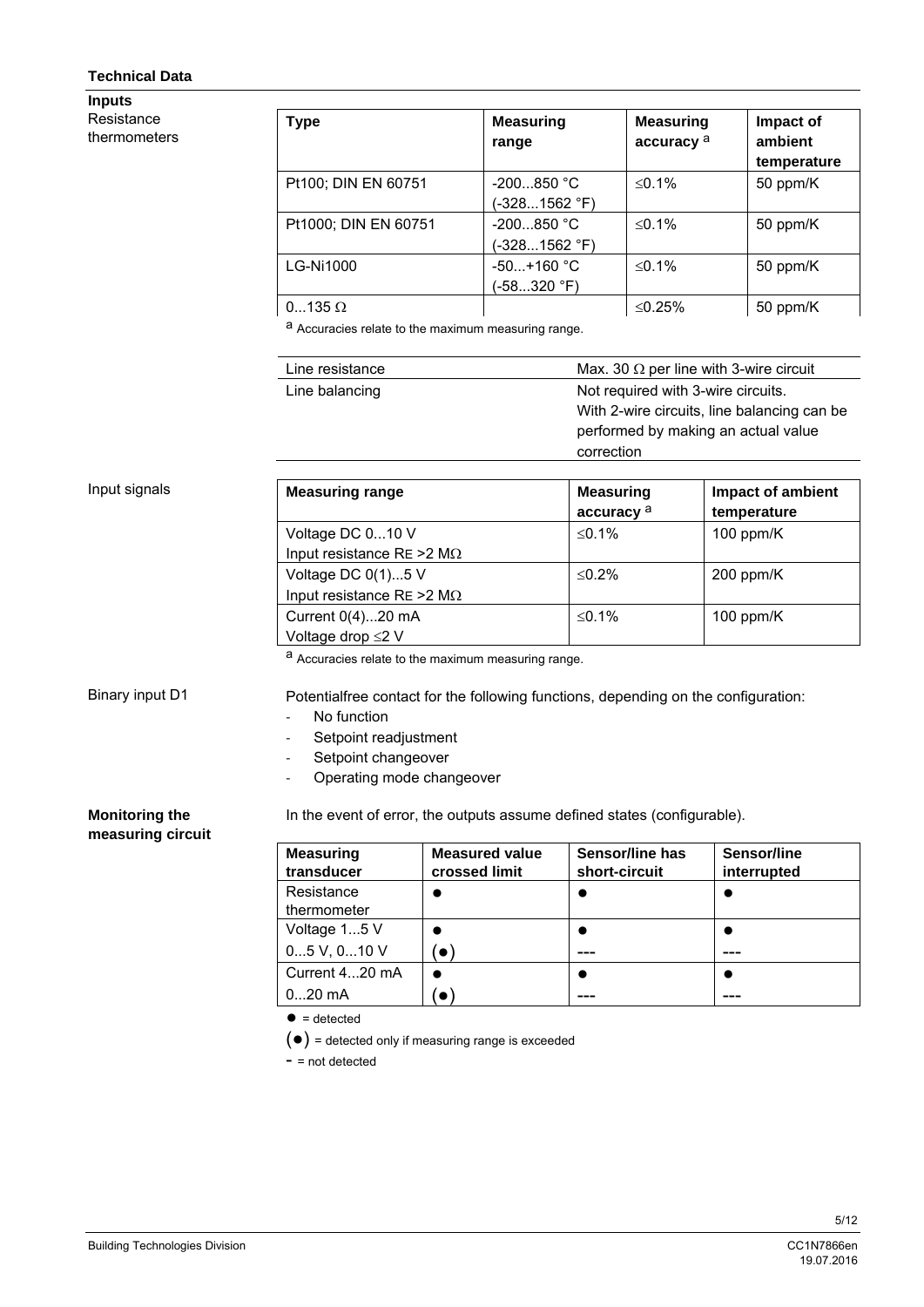| Technical Data (cont'd)   |                                                               |                                                 |  |  |
|---------------------------|---------------------------------------------------------------|-------------------------------------------------|--|--|
| <b>Controller outputs</b> | Relay K1 (NO) 1P, 1N (burner release)                         |                                                 |  |  |
| OutP                      | Contact rating                                                | Max. 1 A at AC 250 V at cosφ > 0.6              |  |  |
|                           | Contact life                                                  | 100,000 switching cycles at high-fire           |  |  |
|                           | Contact protection                                            | Varistor                                        |  |  |
|                           | Power supply for transducer G+, G-                            | DC 24 V ±10%/max. 25 mA short-circuit-<br>proof |  |  |
|                           | The following relay data are those specified by the supplier. |                                                 |  |  |
| Only RWF50.2              | Relay K2, KQ (controlling element OPEN)                       |                                                 |  |  |
|                           | Contact rating                                                | Max. 1 A at AC 250 V and $cos\varphi > 0.6$     |  |  |
|                           | Contact life                                                  | 100,000 switching cycles at high-fire           |  |  |
|                           | Contact protection                                            | RC combination                                  |  |  |
|                           | Relay K3, KQ (controlling element CLOSE)                      |                                                 |  |  |
|                           | Contact rating                                                | Max. 1 A at AC 250 V at cos $\varphi$ >0.6      |  |  |
|                           | Contact life                                                  | 100,000 switching cycles at high-fire           |  |  |
|                           | Contact protection                                            | RC unit                                         |  |  |
|                           | Relay data are those specified by the supplier.               |                                                 |  |  |
| Only RWF50.3              | Analog output A+, A-                                          |                                                 |  |  |
|                           | Voltage                                                       | DC 010 V short-circuit-proof                    |  |  |
|                           | Load resistance                                               | RLast ≥500 $\Omega$                             |  |  |
|                           | Accuracy                                                      | ≤0.25%, $±50$ ppm/K                             |  |  |
|                           | Current                                                       | 020 mA/420 mA                                   |  |  |
|                           | Load resistance                                               | RLast $\leq$ 500 $\Omega$                       |  |  |
|                           | Accuracy                                                      | ≤0.25%, $±50$ ppm/K                             |  |  |
| <b>Controller</b>         | Type of controller                                            |                                                 |  |  |
|                           | - RWF50.2                                                     | Modulating controller                           |  |  |
|                           | - RWF50.3                                                     | Continuous controller                           |  |  |
|                           | Controller structure                                          | P/PI/PD/PID                                     |  |  |
|                           | Sampling time                                                 | 250 ms                                          |  |  |
| <b>Electrical data</b>    |                                                               |                                                 |  |  |
|                           | Power supply (switching network section)                      | AC 110240 V +10/-15%<br>4863 Hz                 |  |  |
|                           |                                                               |                                                 |  |  |
|                           | Electrical safety                                             | To DIN EN 60730, part 1                         |  |  |
|                           |                                                               | Overvoltage category II                         |  |  |
|                           |                                                               | Degree of contamination 2                       |  |  |
|                           | Power consumption                                             | Max. 16 VA                                      |  |  |
|                           | Data backup                                                   | <b>EEPROM</b>                                   |  |  |
|                           | <b>Electrical connection</b>                                  | At the rear via screw terminals                 |  |  |
|                           | - Cross-sectional area                                        | $0.251.5$ mm <sup>2</sup> fine-wired            |  |  |
|                           | - Stranded wire with                                          | - Ferrules to DIN 46228                         |  |  |
|                           |                                                               | - Pin-type cable socket to DIN 46231            |  |  |
|                           |                                                               | - Crimp-type cable socket in fork-form for      |  |  |
|                           |                                                               | M3 thread (dimensions to DIN 46237)             |  |  |
|                           | With UL applications                                          | Use of the cable lug or ferrules to             |  |  |
|                           |                                                               | UL486A-B (UL listed or recognized)              |  |  |
|                           | Tightening torque                                             | $0.5$ Nm                                        |  |  |
|                           | Electromagnetic compatibility                                 | DIN EN 61326-1                                  |  |  |
|                           | Emitted interference                                          | Class B                                         |  |  |
|                           | Immunity                                                      | Meeting industrial requirements                 |  |  |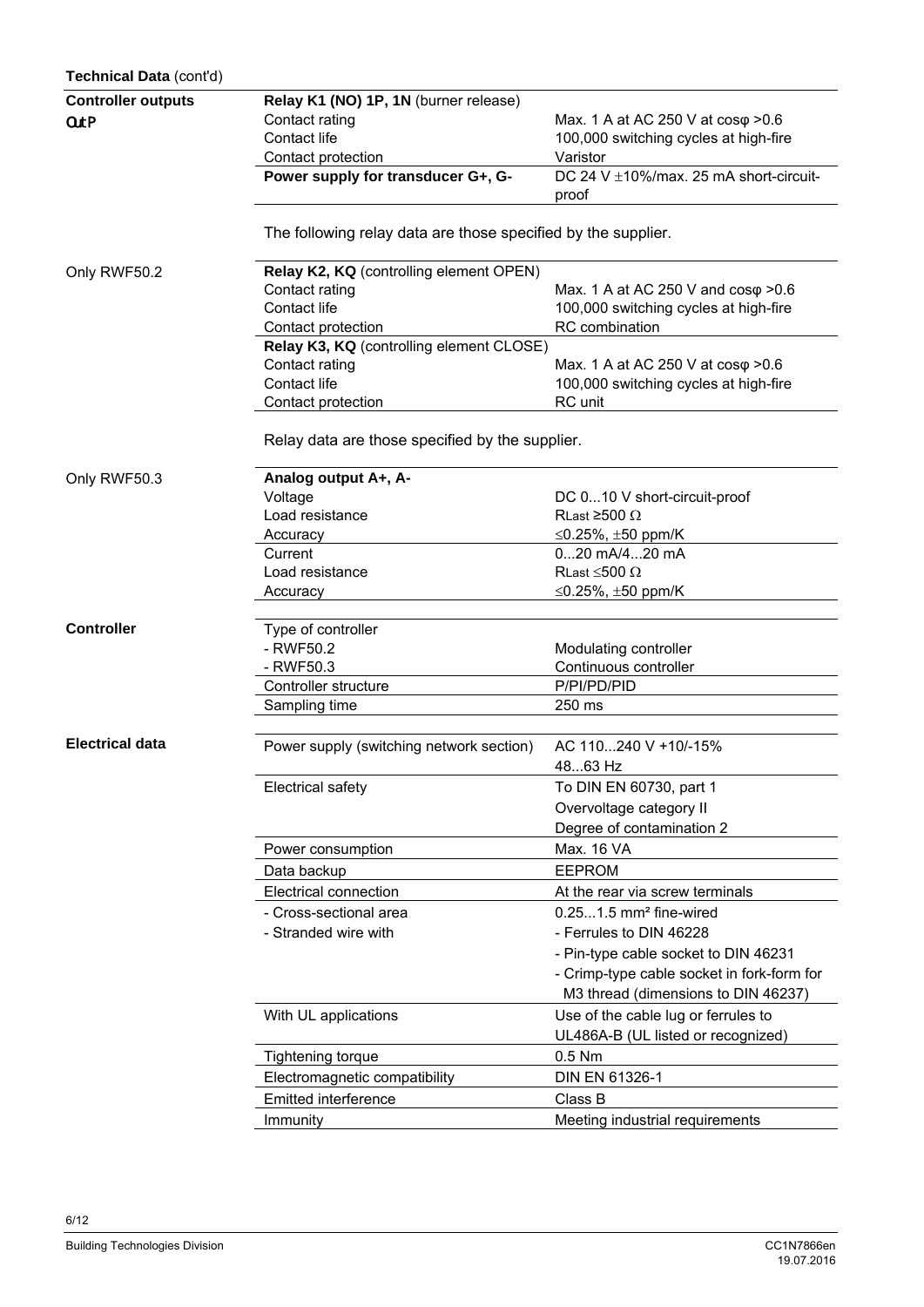### **Technical Data** (cont'd)

### **Housing**

**Environmental conditions** 

| Type of housing              | Made of Makrolon for control panel |
|------------------------------|------------------------------------|
|                              | mounting to DIN IEC 61554          |
|                              | (use in indoor)                    |
| Color                        | Light-grey RAL7035                 |
| Mounting depth               | 92 mm                              |
| Mounting position            | Optional                           |
| Degree of protection         | To DIN EN 60529                    |
|                              | Front side IP66                    |
|                              | Rear IP20                          |
| Weight                       | (Fully equipped)                   |
| - RWF50.2                    | Approx. 170 g                      |
| - RWF50.3                    | Approx. 168 g                      |
|                              |                                    |
| <b>Storage</b>               | DIN IEC 60721-3-1                  |
| Climatic conditions          | Class 1K3                          |
| <b>Mechanical conditions</b> | Class 1M2                          |
| Temperature range            | $-4070 °C$                         |
| Humidity                     | <95% r.h.                          |
| <b>Transport</b>             | DIN IEC 60721-3-2                  |
| <b>Climatic conditions</b>   | Class 2K2                          |
| <b>Mechanical conditions</b> | Class 2M2                          |
| Temperature range            | -4070 °C                           |
| Humidity                     | $<$ 95% r.h.                       |
| <b>Operation</b>             | DIN IEC 60721-3-3                  |
| <b>Climatic conditions</b>   | Class 3K3                          |
| <b>Mechanical conditions</b> | Class 3M3                          |
| Temperature range            | $-2050 °C$                         |
| Humidity                     | $<$ 95% r.h.                       |
| Installation altitude        | Max. 2,000 m above sea level       |



### **Attention!**  Condensation, formation of ice and ingress of water are not permitted!

| Height of numerals |                                        |
|--------------------|----------------------------------------|
| - Upper display    | $10 \text{ mm}$                        |
| - Lower display    | 7 mm                                   |
| Color              |                                        |
| - Upper display    | Red                                    |
| - Lower display    | Green                                  |
| <b>Digits</b>      | 4 (including 0, 1 or 2 decimal places, |
|                    | configurable)                          |
| Range of display   | $-19999999$                            |

### **Segment display**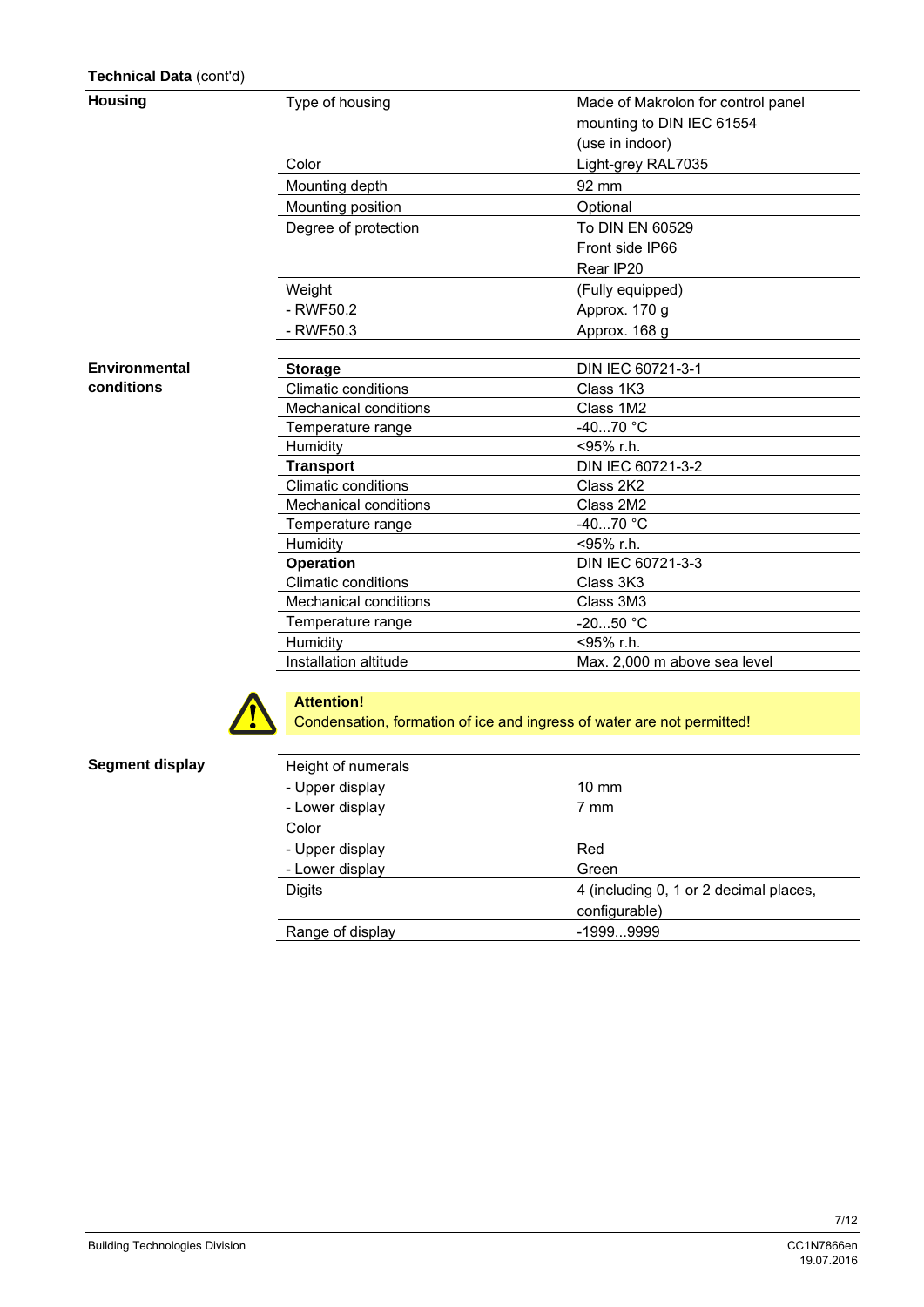### **Function**

The following functions are included in the RWF50:

- **Digital PID controller** with a 3-position or analog output of the calculated output level
- The controller can be switched to a 2-position controller for controlling 2-stage burners
- Automatic **thermostat (or pressure controller) function** in low-fire operation
- **Minimum limiter and maximum limiter** for the boiler temperature or boiler pressure
- Manual operating mode
- Self-setting function
- Parameterization and visualization via USB interface and PC software ACS411
- Ramp functions (cold start/thermal shock protection)
- Heating/cooling

Block structure

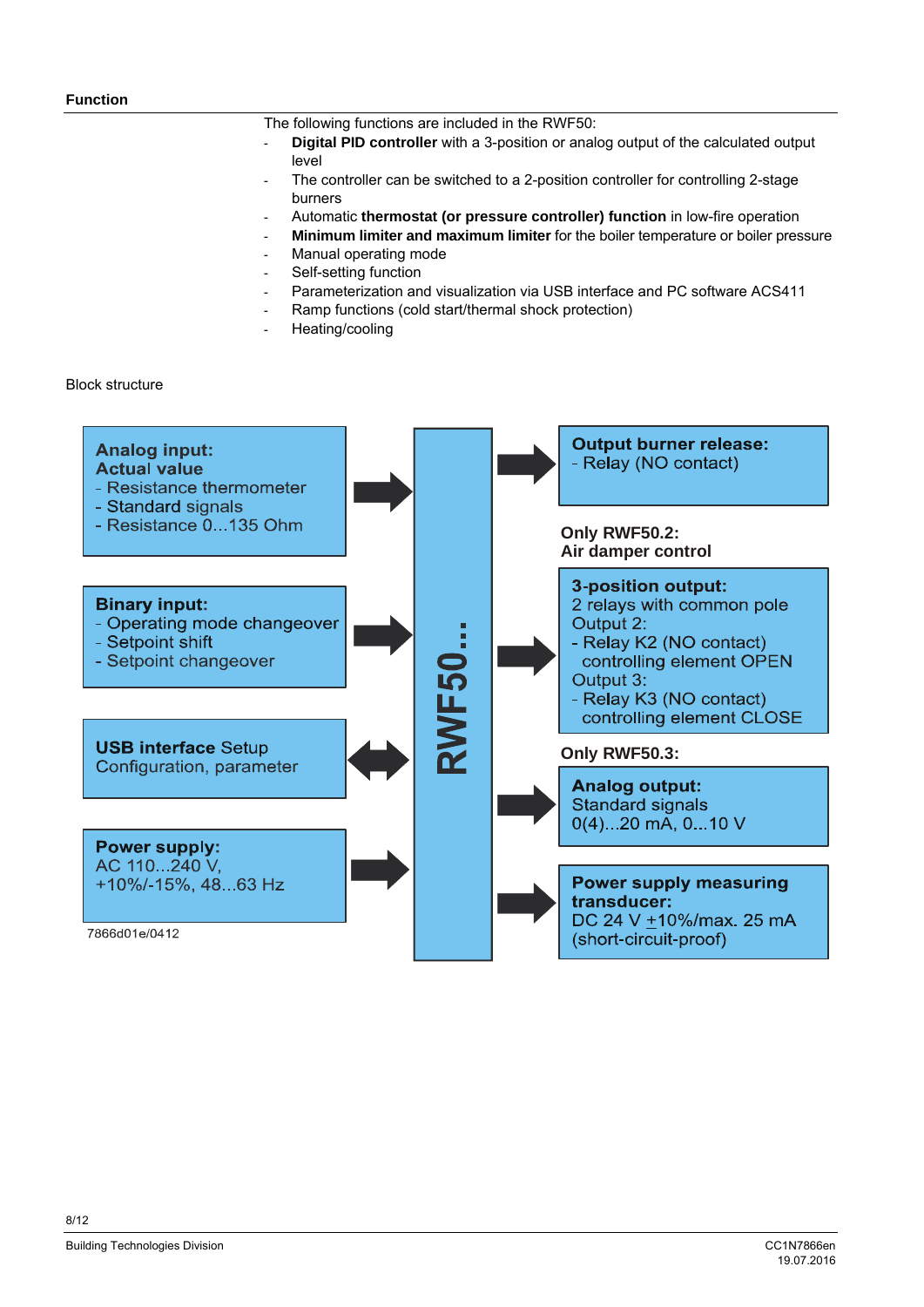### **Function of the controller when used for burner control**

| Low-fire operation  | material.                                                                       | Low-fire operation means that only small amounts of energy are drawn from the boiler.<br>With the relay 1 burner release, the 2-position controller controls the set setpoint by<br>switching the burner on and off like a thermostat. An adjustable switching differential<br>ensures that the burner's switching frequency can be selected to help protect the |                                          |  |
|---------------------|---------------------------------------------------------------------------------|------------------------------------------------------------------------------------------------------------------------------------------------------------------------------------------------------------------------------------------------------------------------------------------------------------------------------------------------------------------|------------------------------------------|--|
| High-fire operation |                                                                                 | High-fire operation means that large amounts of energy are drawn from the boiler with<br>the burner running continuously. The RWF50 controls the required output using the 3-<br>position or analog output.                                                                                                                                                      |                                          |  |
| Operation           | parameter name.                                                                 | The RWF50 is operated and programmed with 4 buttons on the front of the unit. During<br>operation and programming, the 7-segment displays show the parameter value and                                                                                                                                                                                           |                                          |  |
| Analog input        | To acquire the actual value, a number of sensors can be connected to the RWF50. |                                                                                                                                                                                                                                                                                                                                                                  |                                          |  |
|                     |                                                                                 |                                                                                                                                                                                                                                                                                                                                                                  | <b>Measuring range</b>                   |  |
|                     | <b>Resistance</b><br>thermometer                                                | Pt100                                                                                                                                                                                                                                                                                                                                                            | $-200+850^{\circ}C (-328+1562^{\circ}F)$ |  |
|                     | in 2-wire or                                                                    | Pt1000                                                                                                                                                                                                                                                                                                                                                           | $-200+850^{\circ}C (-328+1562^{\circ}F)$ |  |
|                     | 3-wire technology                                                               | <b>LG-Ni1000</b>                                                                                                                                                                                                                                                                                                                                                 | $-50+160^{\circ}C (-58+320^{\circ}F)$    |  |
|                     |                                                                                 |                                                                                                                                                                                                                                                                                                                                                                  |                                          |  |
|                     | <b>Linearized</b>                                                               | 0135 Ohm                                                                                                                                                                                                                                                                                                                                                         | scalable -1999+9999                      |  |
|                     | standard signals                                                                | $020$ mA                                                                                                                                                                                                                                                                                                                                                         | scalable -1999+9999                      |  |
|                     |                                                                                 | 420 mA                                                                                                                                                                                                                                                                                                                                                           | scalable -1999+9999                      |  |
|                     |                                                                                 | DC 010 V                                                                                                                                                                                                                                                                                                                                                         | scalable -1999+9999                      |  |

DC 1...5 V scalable -1999...+9999 The power provided for the measuring transducers is DC 24 V ±10% / max. 25 mA.

DC 0...5 V scalable -1999...+9999

Building Technologies Division CC1N7866en<br>19.07.2016 - 19.07.2016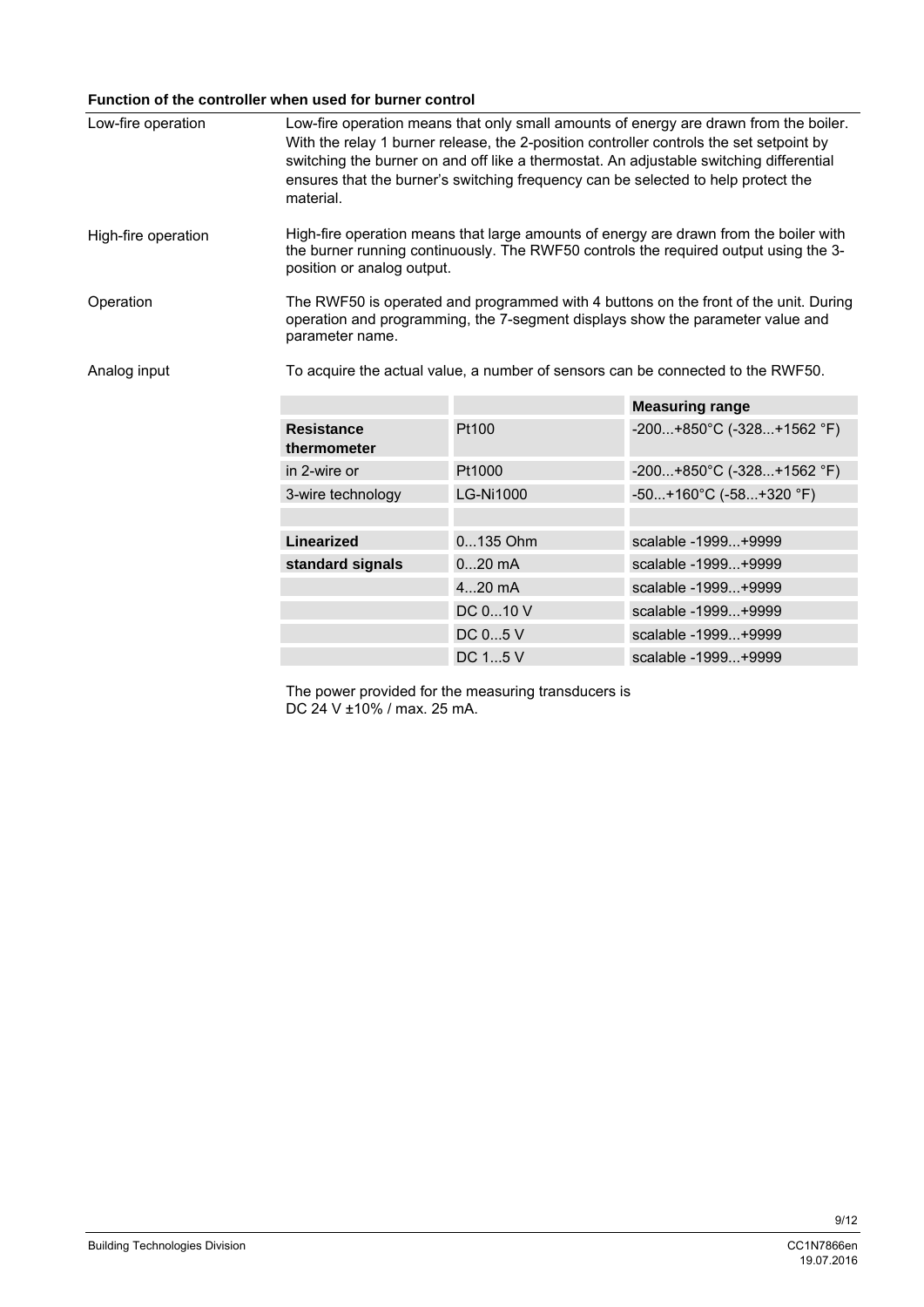

Measuring transducer supply

### Legend

- The RWF50 contains these components
- Ix Current input
- K2 Relay: Controlling element OPEN
- K3 Relay: Controlling element CLOSED
- KQ common pole
- 1N Relay K1: NO-contact
- S NO-contact
- P Pole
- 1P Relay K1: Pole
- Rx Resistance
- Ux Power supply input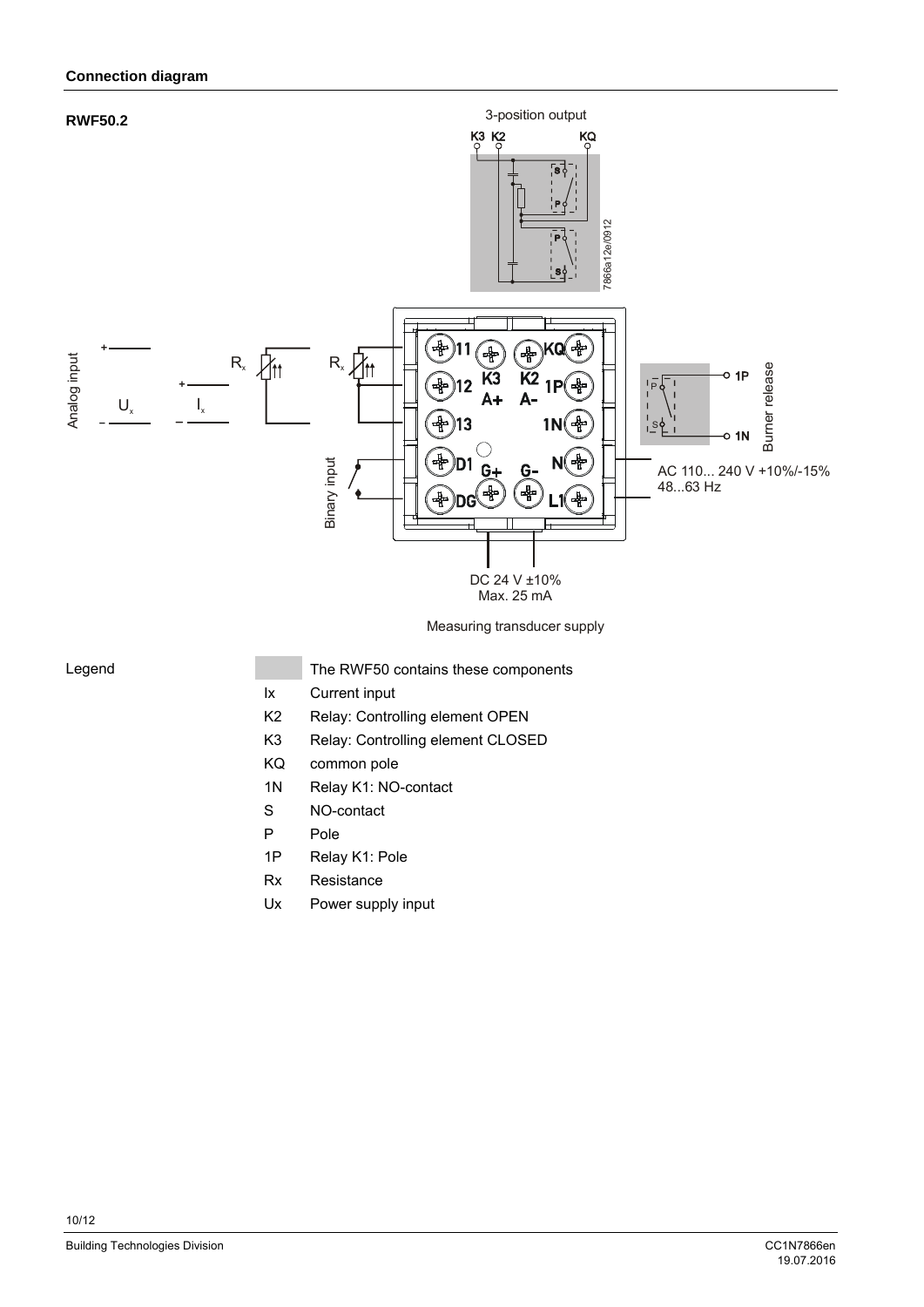

### Legend

The RWF50 contains these components

19.07.2016

- A+ Analog output (+)
- A- Analog output (-)
- Ix Current input
- 1N Relay K1: NO-contact
- S NO-contact
- P Pole
- Rx Resistance
- 1P Relay K1: Pole
- Ux Power supply input